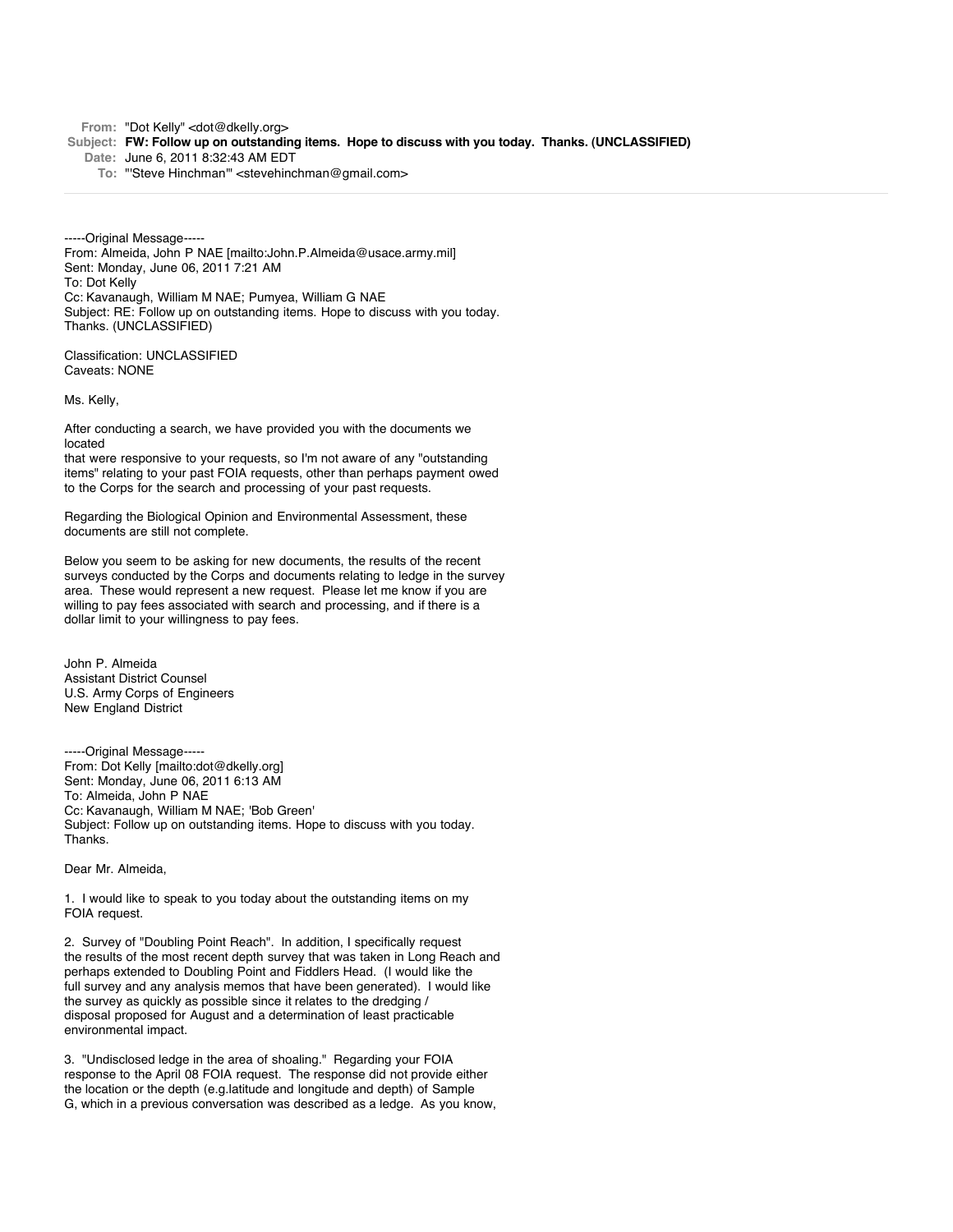the proposed dredging is not planned to remove rock. This FOIA requests all correspondence related to "ledge" in the survey area that is higher than the proposed overdredging amount of -32 feet MLLW - with an immediate focus on providing the location of Sample G from the sampling plan and work that was performed in Dec 2010 through January 2011.

4. Biological Opinion and Environmental Assessment. Both of these documents have not been received. They are integral to a reasoned review of the proposed dredging action and a determination of least practicable environmental impact. These have both been included in previous FOIA requests and I have been told verbally by Mr. Kavanaugh that I would be receiving them when they were complete. I request them formally again.

Thank you for your help and I look forward to speaking to you on these items.

Best regards,

Dot Kelly 98 Pleasant Cove Rd Phippsburg, ME 04562 207-443-4787

RE: FOIA request for biological opinion report, additional information regarding the 2011 dredging study and the full reports from the draft EA. (UNCLASSIFIED)

-----Original Message-----

From: Almeida, John P NAE [mailto:John.P.Almeida@usace.army.mil] Sent: Tuesday, April 26, 2011 7:15 AM To: Dot Kelly Subject: RE: FOIA request for biological opinion report, additional information regarding the 2011 dredging study and the full reports from the draft EA. (UNCLASSIFIED)

Classification: UNCLASSIFIED Caveats: NONE

Ms. Kelly,

Your request is being processed and we anticipate that our response will go out within the FOIA's 20 working day timeframe (ie by May 6).

-----Original Message----- From: Dot Kelly [mailto:dot@dkelly.org] Sent: Monday, April 25, 2011 3:58 PM To: Kavanaugh, William M NAE; Almeida, John P NAE Cc: 'Brenda Cummings'; 'Steve Hinchman' Subject: RE: FOIA request for biological opinion report, additional information regarding the 2011 dredging study and the full reports from the draft EA.

Dear Mr. Kavanaugh and Mr. Almeida,

Unfortunately I have not heard any response to this FOIA request that was made 17 days ago. Is the request being processed?

Many thanks.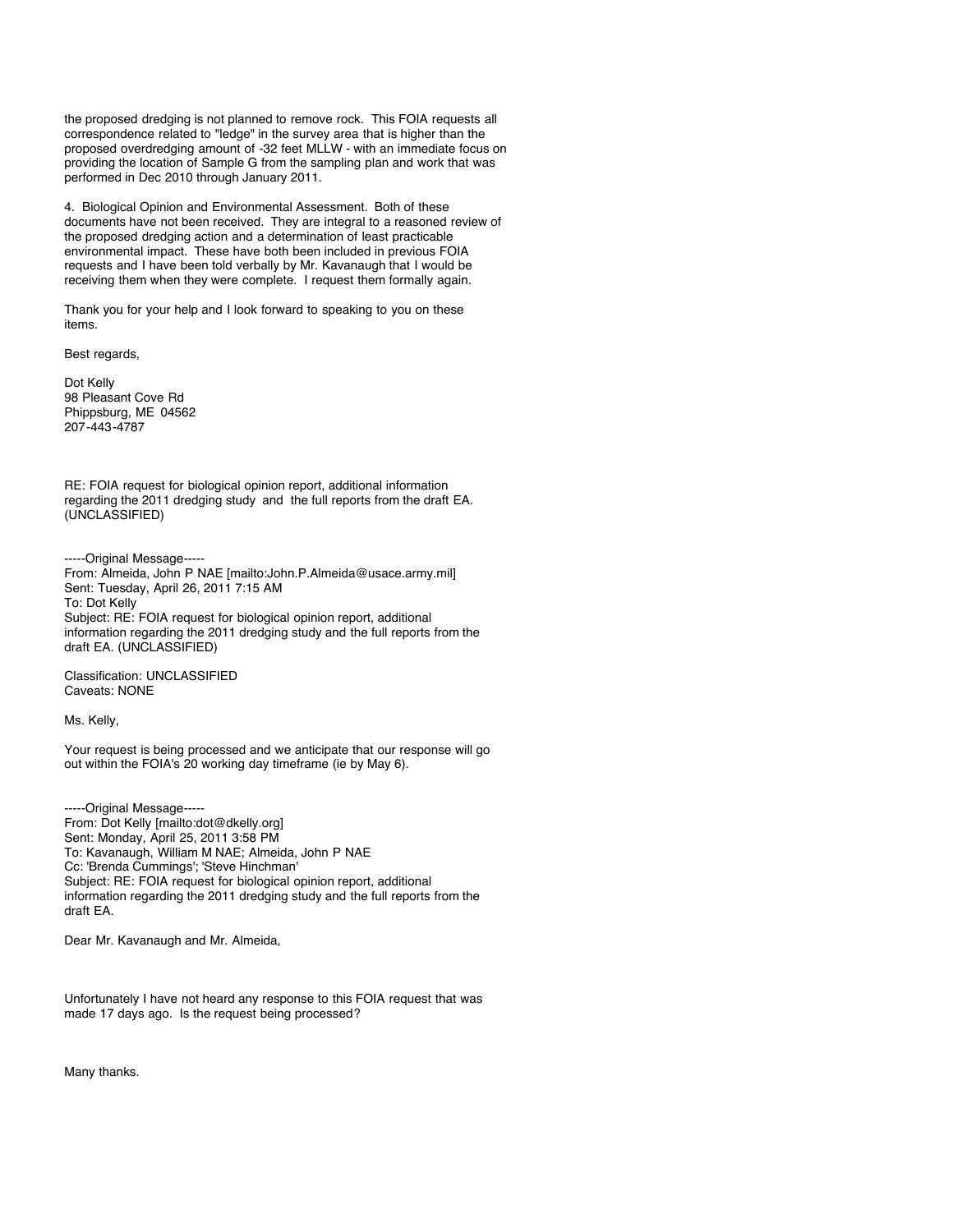From: Dot Kelly [mailto:dot@dkelly.org] Sent: Friday, April 08, 2011 2:18 PM To: 'William.M.Kavanaugh@usace.army.mil'; 'Almeida, John P NAE' Cc: 'Brenda Cummings'; 'Steve Hinchman' Subject: RE: FOIA request for biological opinion report, additional information regarding the 2011 dredging study and the full reports from the draft EA.

Dear Mr. Kavanaugh and Mr. Almeida,

Below is the FOIA request I sent you earlier today. I note that I neglected to attach the document referenced in 2a , the Samplingplan.pdf (January 26, 2011 Memorandum from Mr. P. Nimeskern, to Mr. W. Kavanaugh) which documented that boring logs were to be kept and reported back to Mr. Nimeskern - see bullet 5 in plan.

It is attached fyi. (This document was sent to me by Mr. Almeida as one of the documents in the March 25th email, responsive to my prior FOIA request).

To be clear about what is meant by the requested information in item 2a -

1. Copy of the boring records (boring logs) that were to be sent to Mr. Nimeskern.

2. Other information (such as from what portion of the boring log the samples sent off for grain size analysis were taken).

3. Information on whether samples from the boring logs are still available.

Thank you for processing this FOIA request. I am willing to pay \$50 for the information if necessary.

With best regards,

Dot

From: Dot Kelly [mailto:dot@dkelly.org] Sent: Friday, April 08, 2011 1:02 PM To: 'Dot Kelly'; William.M.Kavanaugh@usace.army.mil; 'Almeida, John P NAE' Cc: 'Brenda Cummings'; 'Steve Hinchman' Subject: RE: FOIA request for biological opinion report, additional information regarding the 2011 dredging study and the full reports from the draft EA.

Dot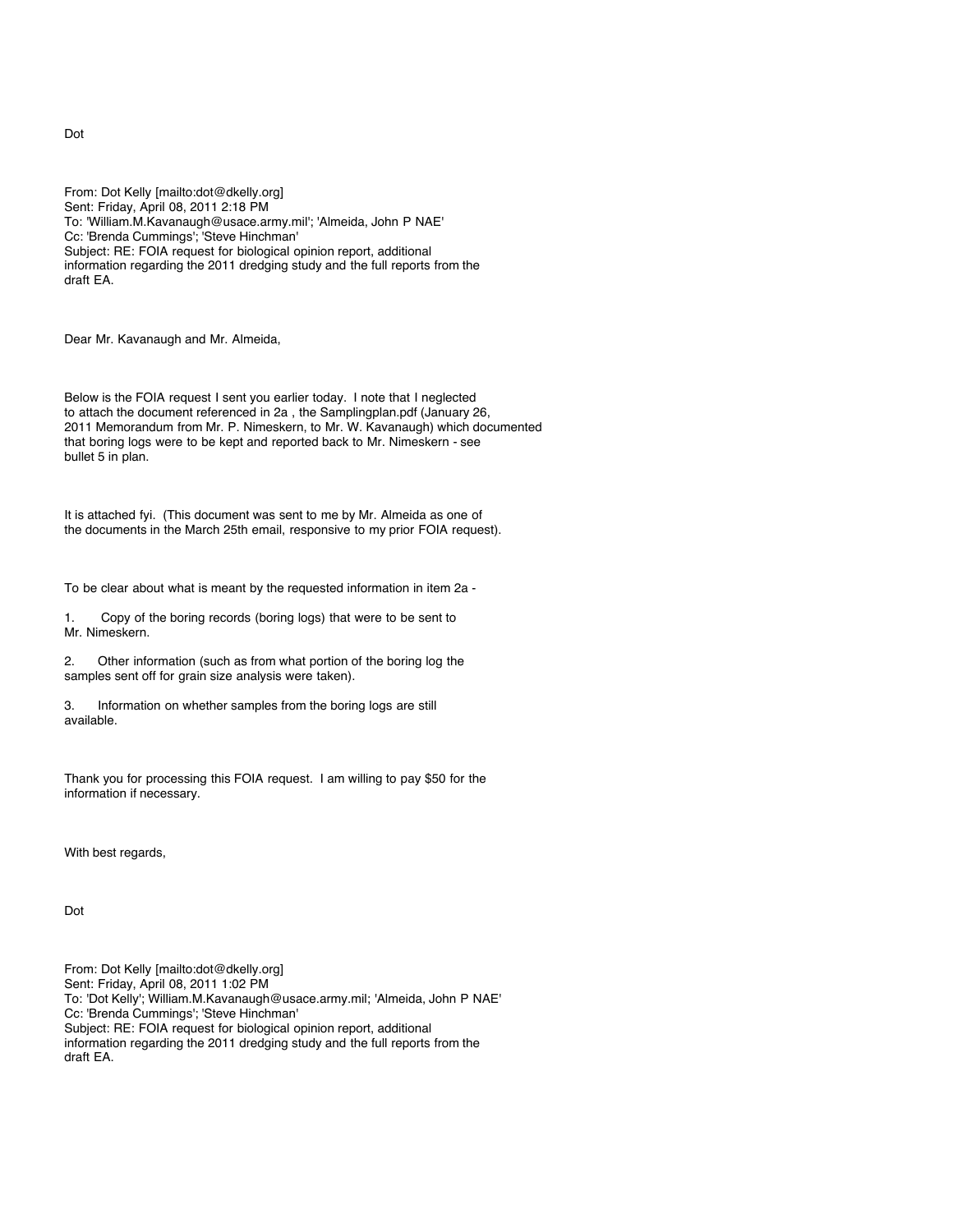1. Biological assessment / biological opinion. I request the full biological assessment/opinion report prepared for National Marine Fisheries as part of the formal consultation process on a biological opinion of the dredging and DISPOSAL associated with the proposed August dredging/disposal of the Lower Kennebec.

2. As per my March 13th request, it does appear that boring records were taking as part of the Lower Kennebec dredge site and disposal site testing discussed in the 3/13/2011 email (attached below).

a. I would like a copy of these boring records and am requesting any additional information including location of the boring samples today that would be considered a FOIA available information. (See the FOIAed memorandum

from Phil Nimeskern attached)

b. I would like the coordinates or other record showing the location of sample G, which is a ledge and was initially ignored and then divulged as a result of my FOIA request. However the location was not disclosed.

c. I would like the coordinates for all the samples. The actual coordinates were never disclosed, especially the sample that was not able to be taken at the "Kennebec Narrows" disposal area adjacent to my property.

3. I would like to review the full reports of the important, previously

unseen reports in the draft Environmental Assessment. I am happy to come to your offices to review the reports - -and I believe you are required to make them available to me for review. If the pictures are not successfully duplicated to preserve the details of the photos, then I do want to view the originals.

a. Kennebec River Dredging Operations July 1967 by Edwin Mitchell.

i. "The

US Army Corps of Engineers' choice of spoil disposal site at this time (emphasis in original) cannot be improved; however, with future pollution abatement inevitable it is the writer's recommendation that future surveys be

conducted to determine whether there is a need for re-location of the spoil disposal site to better accommodate the improving water quality of the river".

b. A final report on the effects of dredging and spoil disposal on the sediment characteristics of the clam flats of the lower Kennebec estuary. Larson, Peter F. and Anne C. Johnson. 1982. Bigelow Technical Report No 24.

c. Analysis of Survey Data Kennebec River Disposal Site Sagadahoc County Maine. William A Hubbard. Undated. References repeated bathymetry surveys which have not been disclosed of the "Kennebec Narrows" disposal area. This was Appendix 1 in draft EA dated February 2011

d. BR-IAB-86-4 Biological Report Kennebec River Sagadahoc County Maine.

William A. Hubbard. May 5, 1986. US Army Corps of Engineers. Please make sure the full report includes a map showing the areas of analysis and coordinates if available. Appendix 2A of draft EA dated February 2011

e. Biological Report Jackknife Ledge Nearshore Disposal Site Kennebec River, Maine William A. Hubbard. July 6, 1989. US Army Corps of Engineers.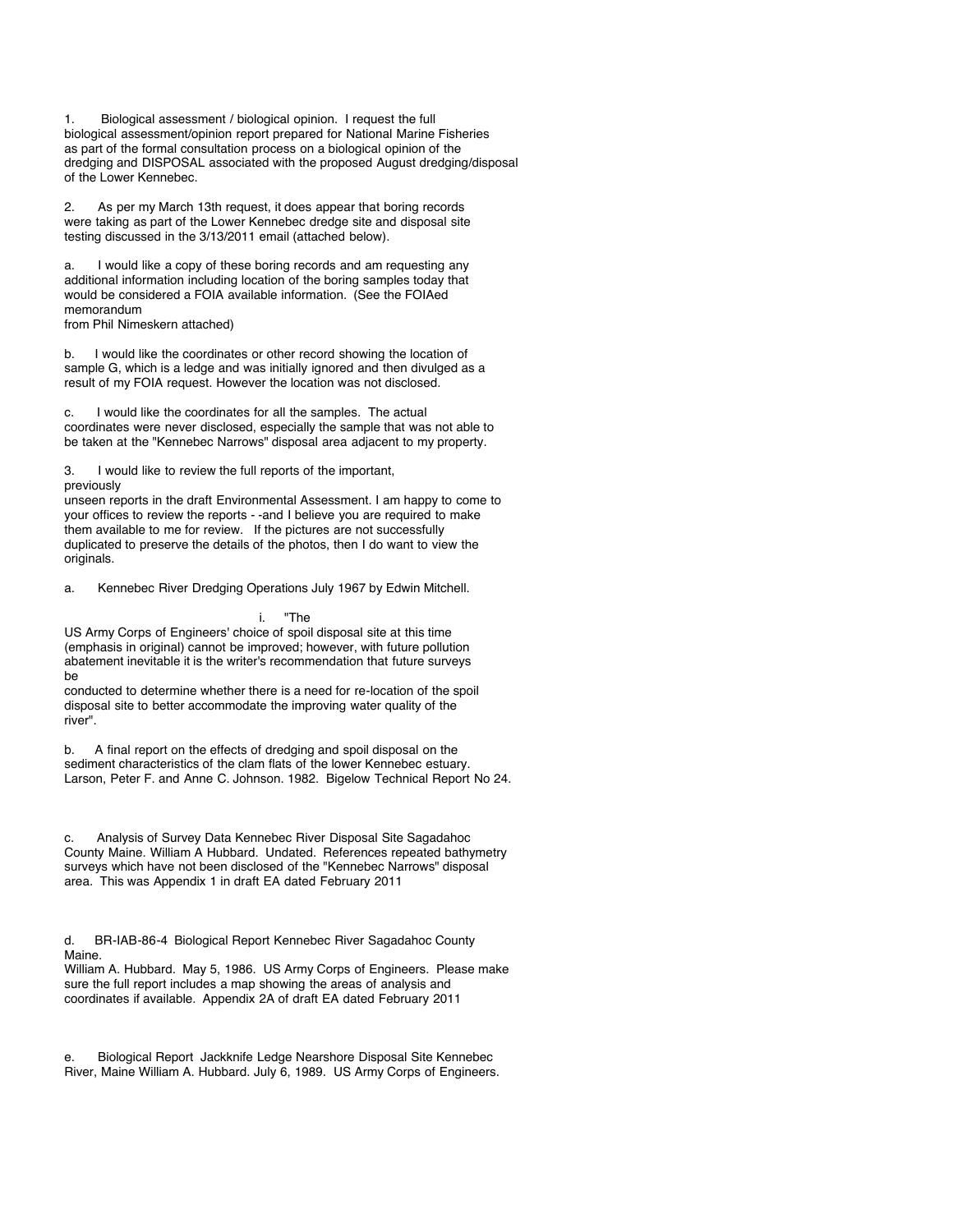Please let me know if any of this causes a problem or if you have questions. I'm happy to review these documents at your offices or receive the documents by email.

Thanks.

Dot Kelly dot@dkelly.org

98 Pleasant Cove Rd

Phippsburg, ME 04562

207-443-4787

From: Dot Kelly [mailto:dot@dkelly.org] Sent: Sunday, March 13, 2011 9:30 PM To: 'William.M.Kavanaugh@usace.army.mil'; 'Almeida, John P NAE' Subject: FOIA request for the full report from the Kennebec "Doubling Point" Dredging and Disposal Sampling done in 2010 or early 2011

Dear Mr. Kavanaugh and Mr. Almeida,

I am requesting all the reports that were written regarding the sampling done

at the Lower Kennebec River dredge sites and disposal sites. From the attachments above, the samples were tested for grain size analysis on January 4, 2011

Particularly I am interested in the sampling methodology and descriptive information about the samples taken from the Doubling Reach area, and the attempted sample taken from the "Bluff Head" disposal area. I would hope that the information discusses how the sampling locations were determined as well as information about all the samples taken. It was surprising that sample "G" was missing from the information that I had received - in that the

reports above show results for sample A, B, C, D, (from the mouth of the river) and E, F, H, and I (from the Doubling Reach area). My question is - -what happened to sample G?

In addition, I was surprised that in the few pages of summary I had received on the sampling and testing, (see attached) that only one attempt (which failed) for a sample was made in the Bluff Head area, especially since no other sampling has been done (as required by the dredge site disposal regulation in 40 CFR 230). In the Popham Beach dredging area, three samples were attempted in an area that did not yield a viable sample. In speaking